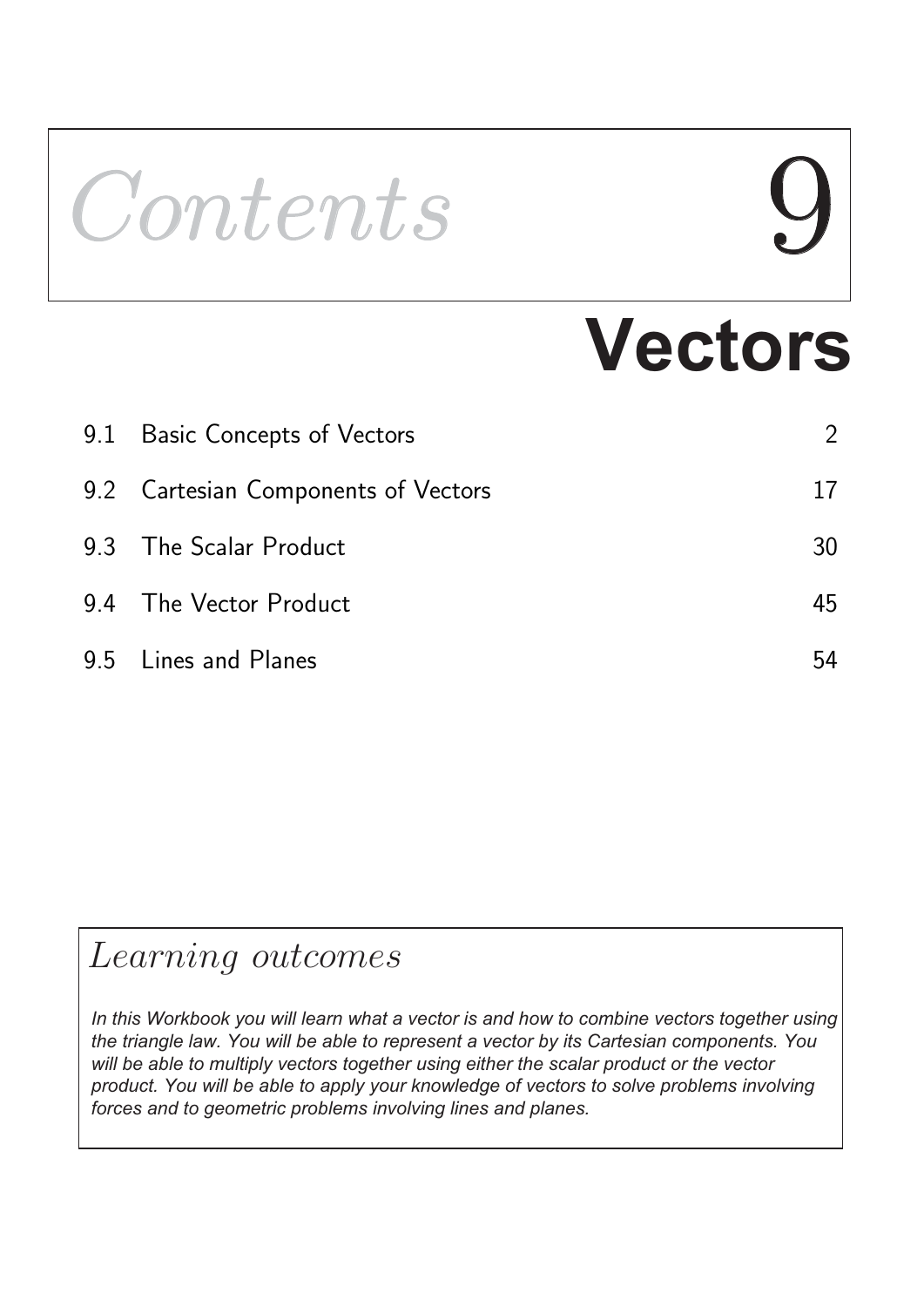# **Basic Concepts of Vectors**





# **Introduction**

In engineering, frequent reference is made to physical quantities, such as force, speed and time. For example, we talk of the speed of a car, and the force in a compressed spring. It is useful to separate these physical quantities into two types. Quantities of the first type are known as scalars. These can be fully described by a single number known as the **magnitude**. Quantities of the second type are those which require the specification of a **direction**, in addition to a magnitude, before they are completely described. These are known as **vectors**. Special methods have been developed for handling vectors in calculations, giving rise to subjects such as vector algebra, vector geometry and vector calculus. Quantities that are vectors must be manipulated according to certain rules, which are described in this and subsequent Sections.

# **Prerequisites**

 $\searrow$ Before starting this Section you should . . .

On completion you should be able to ...

**Learning Outcomes**

- be familiar with all the basic rules of algebra
- categorize a number of common physical quantities as scalar or vector
- represent vectors by directed line segments
- combine, or add, vectors using the triangle law
- resolve a vector into two perpendicular components

 $\overline{\phantom{0}}$ 

 $\overline{\phantom{0}}$ 

 $\ge$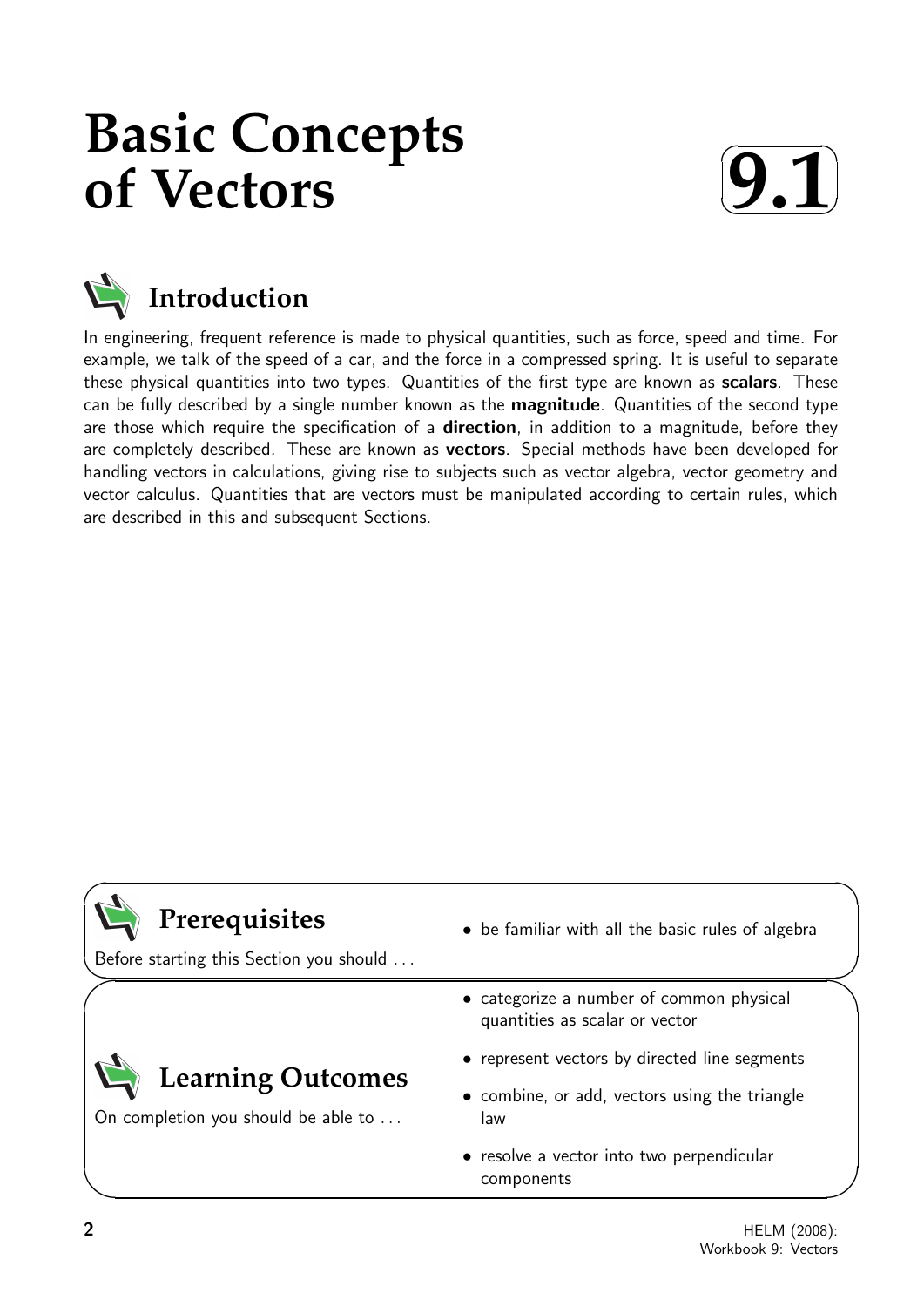# **1. Introduction**

It is useful to separate physical quantities into two types: the first are called **scalars**; the second are known as vectors. A scalar is a quantity that can be described by a single number which can be positive, negative or zero. An example of a scalar quantity is the mass of an object, so we might state that 'the mass of the stone is 3 kg'. It is important to give the units in which the quantity is measured. Obvious examples of scalars are temperature and length, but there are many other engineering applications in which scalars play an important role. For example, speed, work, voltage and energy are all scalars.

On the other hand, vectors are quantities which require the specification of a **magnitude** and a direction. An example of a vector quantity is the force applied to an object to make it move. When the object shown in Figure 1 is moved by applying a force to it we achieve different effects depending on the direction of the force.



Figure 1: A force is a vector quantity

In order to specify the force completely we must state not only its magnitude (its 'strength') but also the direction in which the force acts. For example we might state that 'a force of 5 newtons is applied vertically from above'. Clearly this force would have a different effect from one applied horizontally. The *direction* in which the force acts is crucial.

There are many engineering applications where vectors are important. Force, acceleration, velocity, electric and magnetic fields are all described by vectors. Furthermore, when computer software is written to control the position of a robot, the position is described by vectors.

Sometimes confusion can arise because words used in general conversation have specific technical meanings when used in engineering calculations. An example is the use of the words 'speed' and 'velocity'. In everyday conversation these words have the same meaning and are used interchangeably. However in more precise language they are not the same. **Speed** is a scalar quantity described by giving a single number in appropriate units; for example 'the speed of the car is 40 kilometres per hour'. On the other hand **velocity** is a vector quantity and must be specified by giving a direction as well. For example 'the velocity of the aircraft is 20 metres per second due north'.

In engineering calculations, the words speed and velocity cannot be used interchangeably. Similar problems arise from use of the words 'mass' and 'weight'. Mass is a scalar which describes the amount of substance in an object. The unit of mass is the kilogramme. Weight is a vector, the direction of which is vertically downwards because weight arises from the action of gravity. The unit of weight is the newton. **Displacement** and **distance** are related quantities which can also cause confusion. Whereas distance is a scalar, displacement is 'directed distance', that is, distance together with a specified direction. So, referring to Figure 2, if an object is moved from point A to point  $B$ , we can state that the distance moved is 10 metres, but the displacement is 10 metres in the direction from A to B.

You will meet many other quantities in the course of your studies and it will be helpful to know which are vectors and which are scalars. Some common quantities and their type are listed in Table 1. The S.I. units in which these are measured are also shown.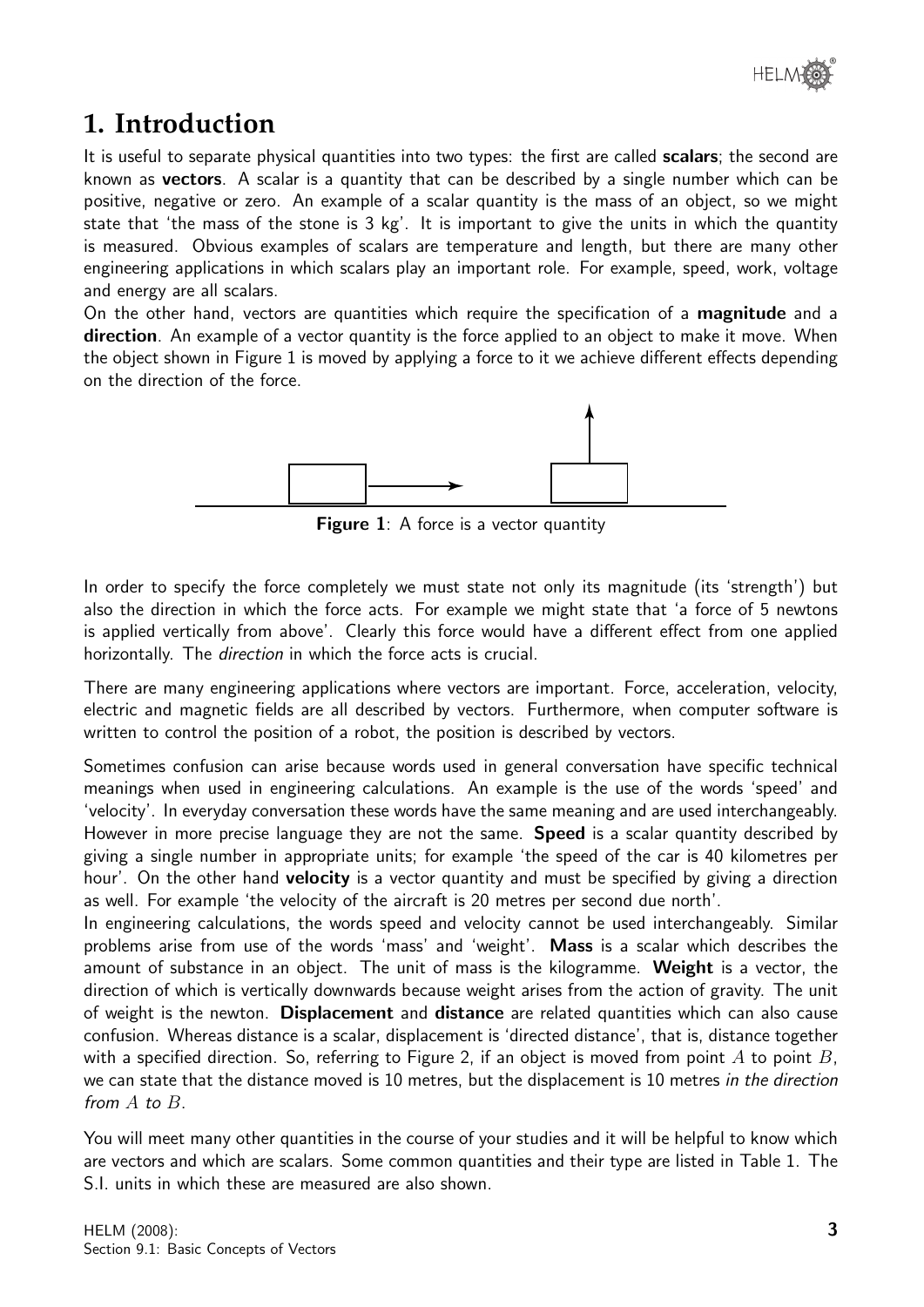

Figure 2: Displacement means directed distance

Table 1. Some common scalar and vector quantities

| quantity     | type   | S.I. unit                                |
|--------------|--------|------------------------------------------|
| distance     | scalar | metre, m                                 |
| mass         | scalar | kilogramme, kg                           |
| temperature  | scalar | kelvin, K                                |
| pressure     | scalar | pascal, Pa                               |
| work         | scalar | joule, J                                 |
| energy       | scalar | joule, J                                 |
| displacement | vector | metre m                                  |
| force        | vector | newton, N                                |
| velocity     | vector | metres per second, m $s^{-1}$            |
| acceleration | vector | metres per second per second, m $s^{-2}$ |

#### **Exercise**

State which of the following are scalars and which are vectors:

- (a) the volume of a petrol tank,
- (b) a length measured in metres,
- (c) a length measured in miles,
- (d) the angular velocity of a flywheel,
- (e) the relative velocity of two aircraft,
- (f) the work done by a force,
- (g) electrostatic potential,
- (h) the momentum of an atomic particle.

#### Answer

 $(a)$ ,  $(b)$ ,  $(c)$   $(f)$ ,  $(g)$  are scalars.

(d), (e), and (h) are vectors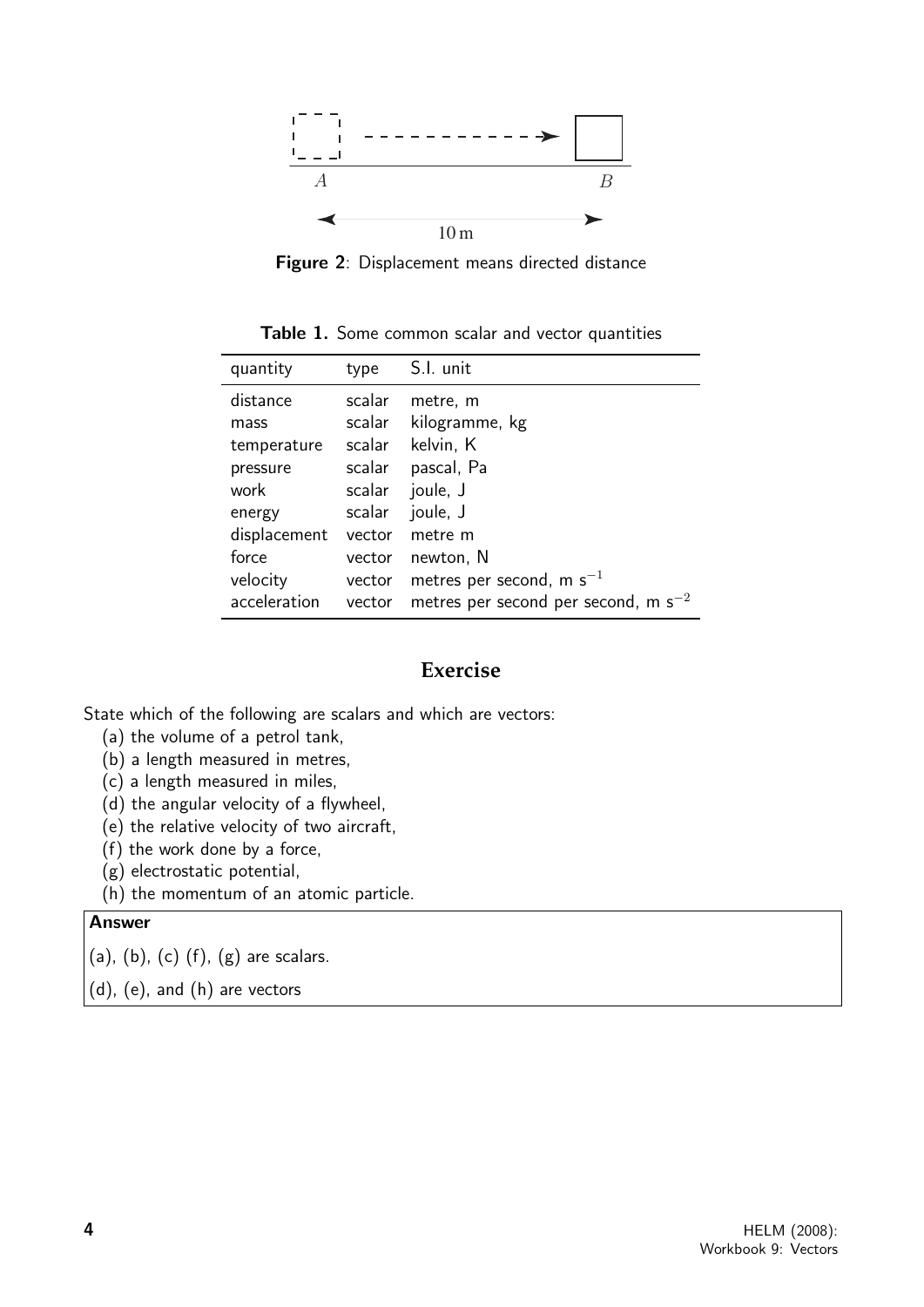

### **2. The mathematical description of vector quantities**

Because a vector has a direction as well as a magnitude we can represent a vector by drawing a line. The length of the line represents the **magnitude** of the vector given some appropriate scale, and the direction of the line represents the **direction** of the vector. We call this representation a directed line segment. For example, Figure 3 shows a vector which represents a velocity of 3 m  $\mathsf{s}^{-1}$  north-west. Note that the arrow on the vector indicates the direction required.



Figure 3: A vector quantity can be represented by drawing a line

More generally, Figure 4 shows an arbitrary vector quantity.



Figure 4: Representation of vectors

It is important when writing vectors to distinguish them from scalars. Various notations are used. In Figure 4 we emphasise that we are dealing with the vector from  $A$  to  $B$  by using an arrow and writing  $\overrightarrow{AB}$ . Often, in textbooks, vectors are indicated by using a **bold typeface** such as  $\overline{a}$ . It is difficult when handwriting to reproduce the bold face and so it is conventional to **underline** vector quantities and write a instead. So  $\overrightarrow{AB}$  and a represent the same vector in Figure 4. We can also use the notation  $AB$ . In general in this Workbook we will use underlining but we will also use the arrow notation where it is particularly helpful.





Figure 5

Show how this force can be represented by a vector.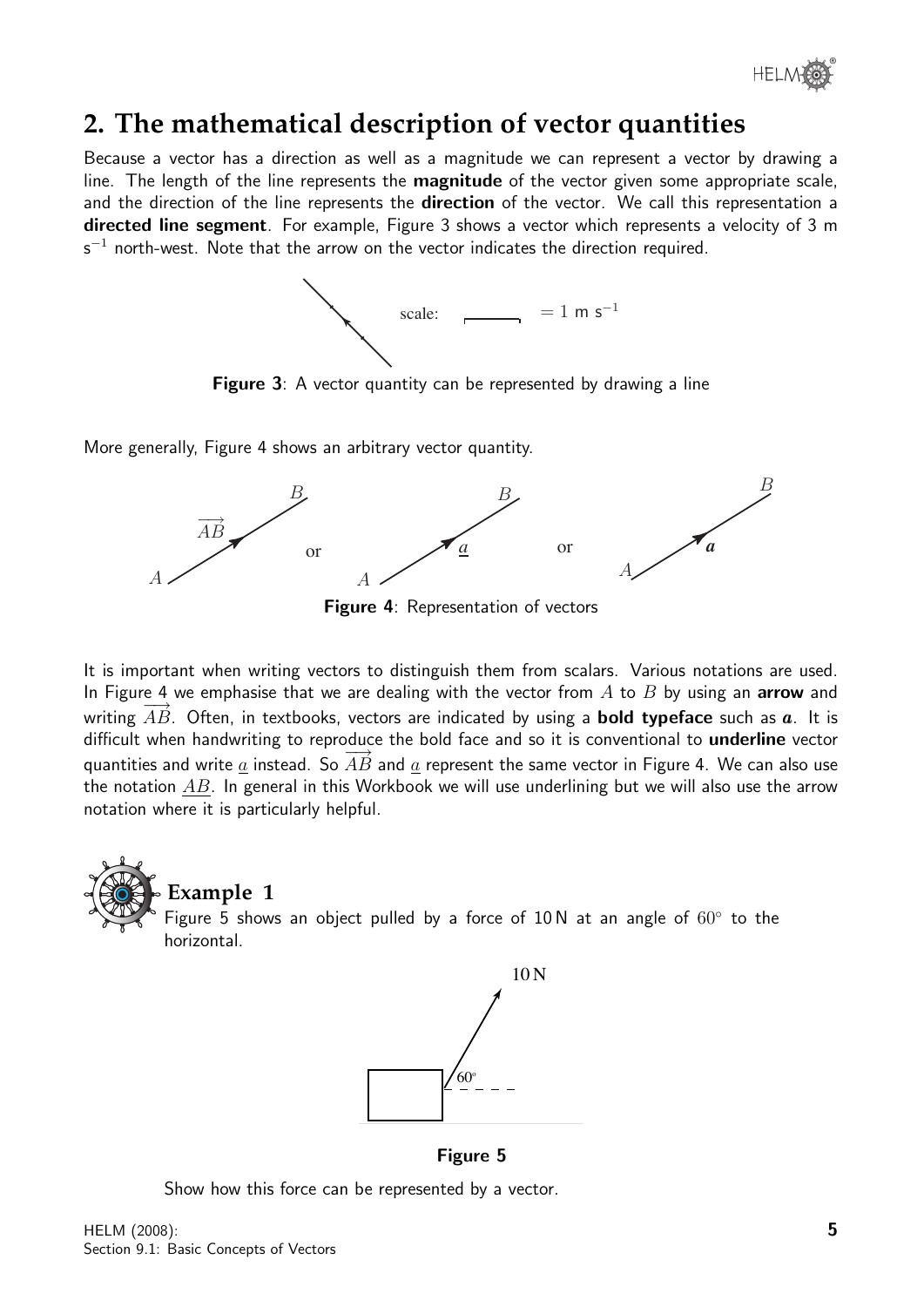#### Solution

The force can be represented by drawing a line of length 10 units at an angle of  $60^{\circ}$  to the horizontal, as shown below.



Figure 6

We have labelled the force  $\underline{F}.$  When several forces are involved they can be labelled  $\underline{F}_1$ ,  $\underline{F}_2$  and so on.

When we wish to refer simply to the magnitude (or length) of a vector we write this using the modulus sign as  $|\overline{AB}|$ , or  $|\underline{a}|$ , or simply a (without the underline.)

In general two vectors are said to be **equal vectors** if they have the same magnitude and same direction. So, in Figure 7 the vectors  $CD$  and  $\overrightarrow{AB}$  are equal even though their locations differ.



Figure 7: Equal vectors

This is a useful and important property of vectors: a vector is defined only by its direction and magnitude, not by its location in space. These vectors are often called free vectors.

The vector  $-a$  is a vector in the opposite direction to  $\underline{a}$ , but has the same magnitude as  $\underline{a}$ , as shown in Figure 8.



Figure 8

```
Geometrically, if \underline{a} = \overrightarrow{AB} then -\underline{a} = \overrightarrow{BA}.
```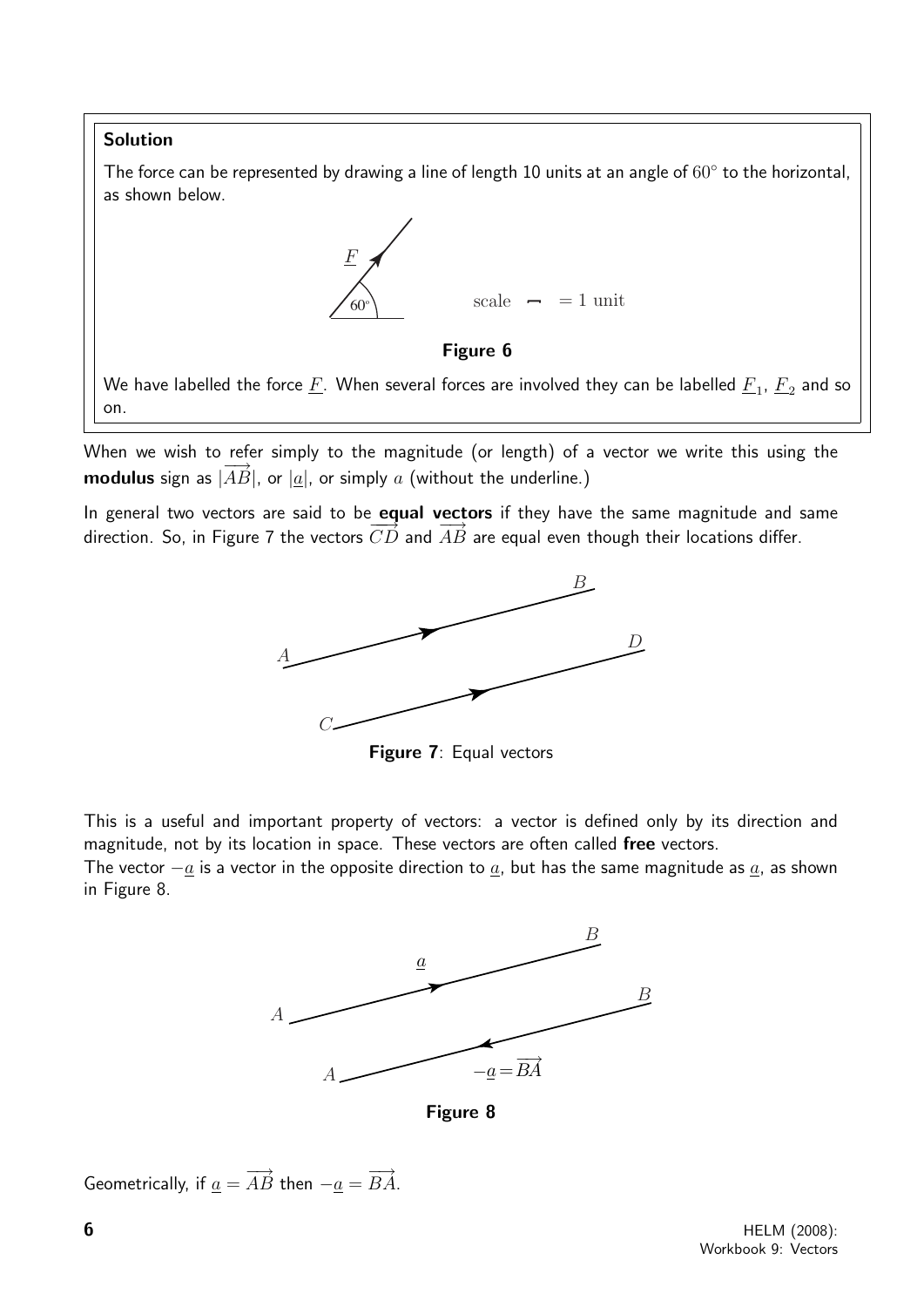

#### **Exercises**

- 1. An object is subject to two forces, one of 3 N vertically downwards, and one of 8 N, horizontally to the right. Draw a diagram representing these two forces as vectors.
- 2. Draw a diagram showing an arbitrary vector  $F$ . On the diagram show the vector  $-F$ .
- 3. Vectors  $p$  and  $q$  are equal vectors. Draw a diagram to represent  $p$  and  $q$ .
- 4. If  $F$  is a vector, what is meant by  $F$ ?



#### **3. Addition of vectors**

Vectors are added in a particular way known as the triangle law. To see why this law is appropriate to add them this way consider the following example:

#### **Example: The route taken by an automated vehicle**

An unmanned vehicle moves on tracks around a factory floor carrying components from the store at A to workers at  $C$  as shown in Figure 9.



The vehicle may arrive at  $C$  either directly or via an intermediate point  $B$ . The movement from  $A$ to B can be represented by a displacement vector  $\overrightarrow{AB}$ . Similarly, movement from B to C can be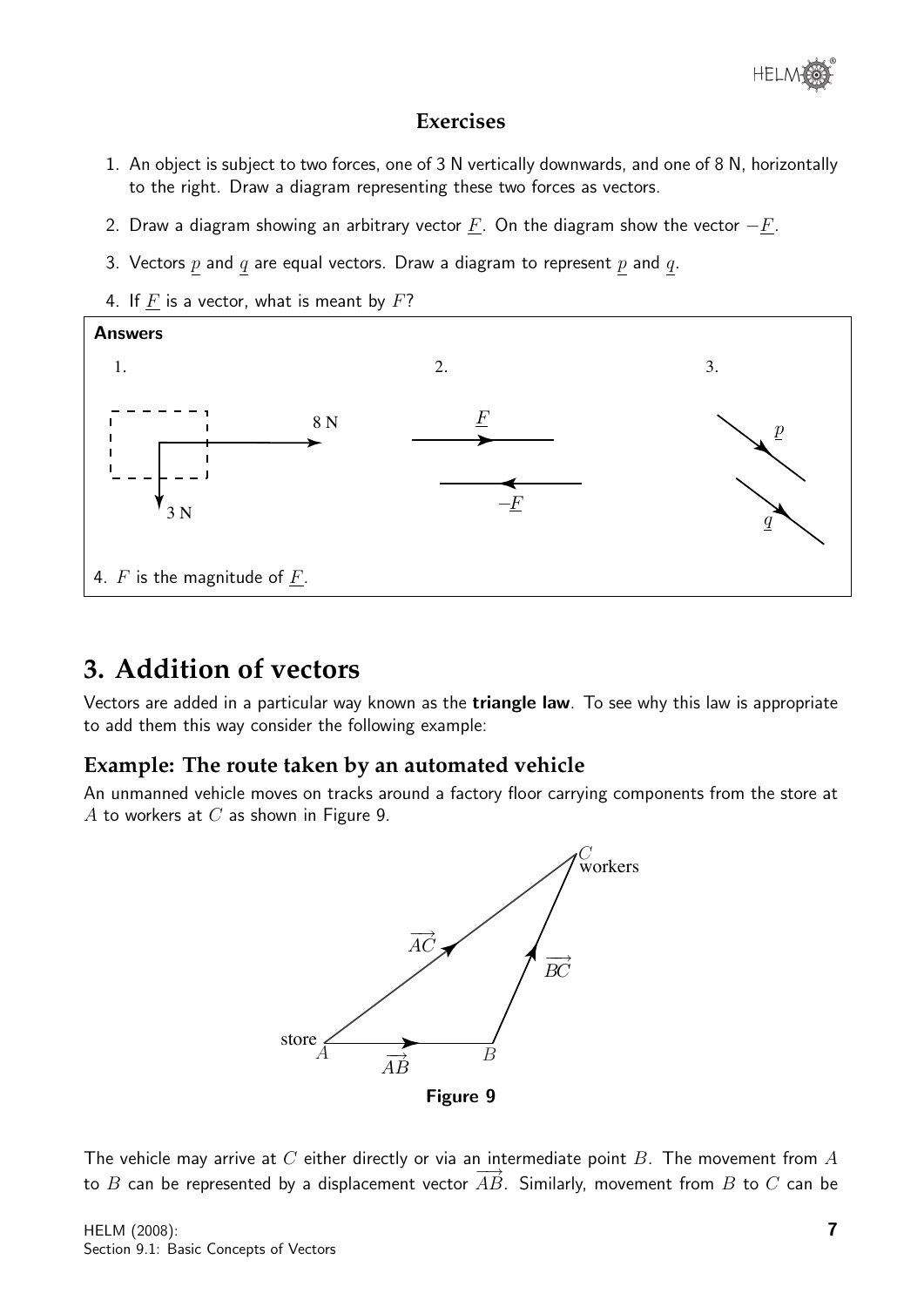represented by the displacement vector  $\overrightarrow{BC}$ , and movement from A to C can be represented by  $\overrightarrow{AC}$ . Since travelling from A to B and then B to C is equivalent to travelling directly from A to C we write

$$
\overrightarrow{AB} + \overrightarrow{BC} = \overrightarrow{AC}
$$

This is an example of the triangle law for adding vectors. We add vectors  $\overrightarrow{AB}$  and  $\overrightarrow{BC}$  by placing the tail of  $\overrightarrow{BC}$  at the head of  $\overrightarrow{AB}$  and completing the third side of the triangle so formed  $(\overrightarrow{AC})$ .



**Figure 10**: Two vectors  $\underline{a}$  and  $\underline{b}$ 

Consider the more general situation in Figure 10. Suppose we wish to add  $b$  to  $a$ . To do this  $b$  is translated, keeping its direction and length unchanged, until its tail coincides with the head of  $\underline{a}$ . Then the sum  $\underline{a} + \underline{b}$  is defined by the vector represented by the third side of the completed triangle, that is  $c$  in Figure 11. Note, from Figure 11, that we can write  $c = \underline{a} + \underline{b}$  since going along  $\underline{a}$  and then along  $b$  is equivalent to going along  $c$ .



Figure 11: Addition of the two vectors of Figure 10 using the triangle law



Using vectors  $\underline{a}$  and  $\underline{b}$  shown below, draw a diagram to find  $\underline{a} + \underline{b}$ . Find also  $\underline{b} + \underline{a}$ . Is  $\underline{a} + \underline{b}$  the same as  $\underline{b} + \underline{a}$ ?



#### Your solution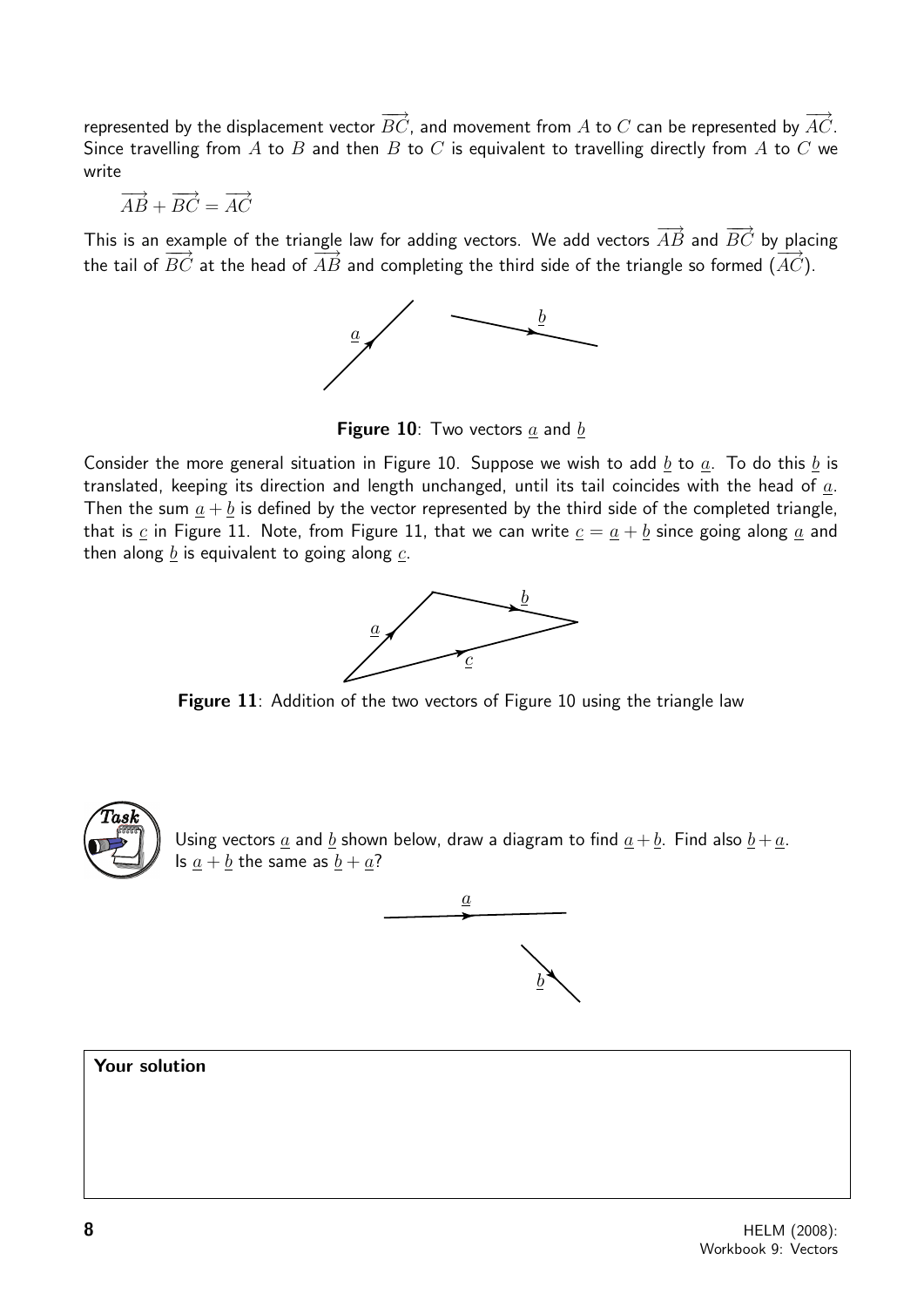



It is possible, using the triangle law, to prove the following rules which apply to any three vectors  $a$ ,  $\underline{b}$  and  $\underline{c}$ :



#### **Example: Resultant of two forces acting upon a body**

A force  $\underline{F}_1$  of 2 N acts vertically downwards, and a force  $\underline{F}_2$  of 3 N acts horizontally to the right, upon the body shown in Figure 12.



We can use vector addition to find the combined effect or resultant of the two concurrent forces. (Concurrent means that the forces act through the same point.) Translating  $\underline{F}_2$  until its tail touches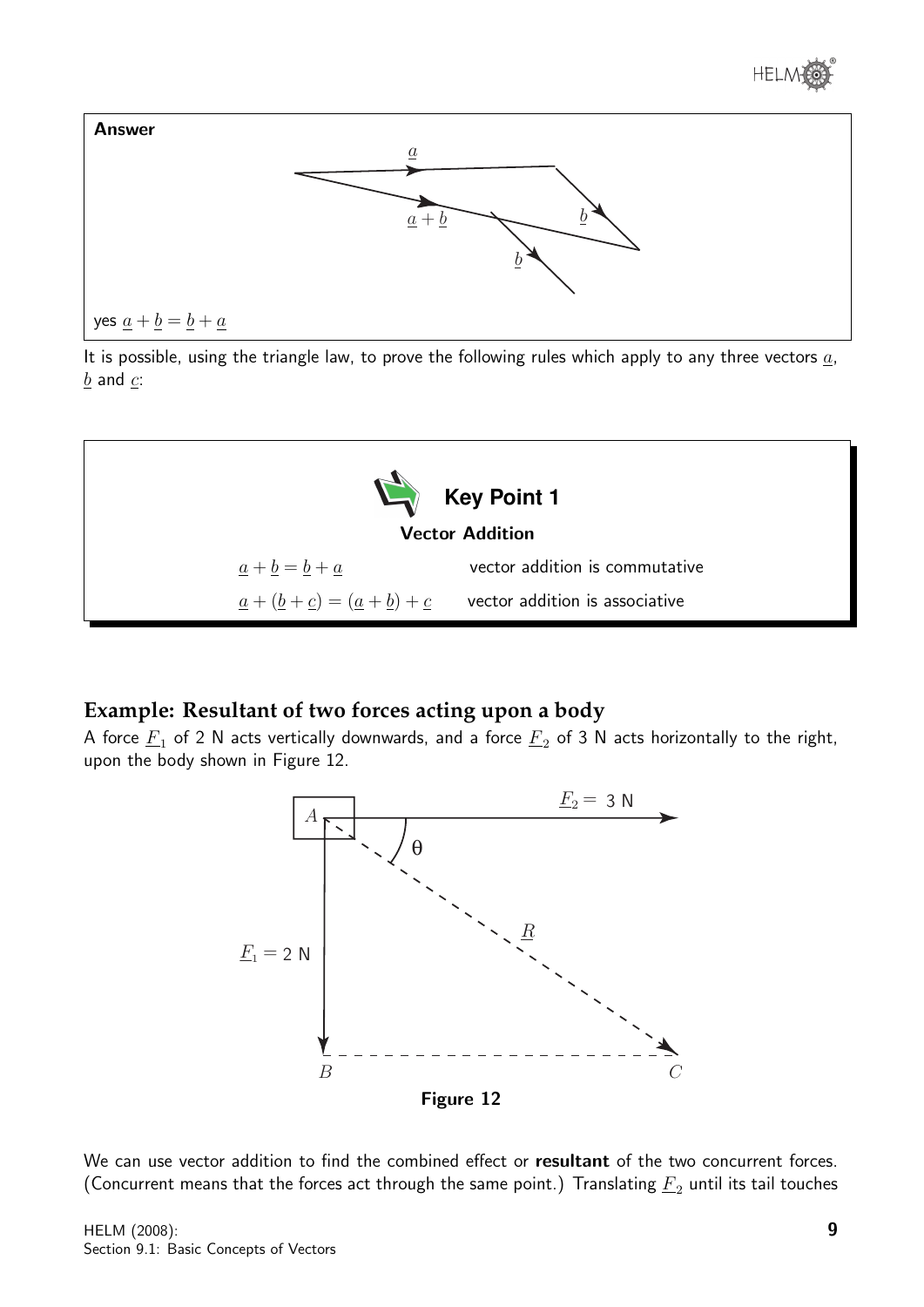the head of  $\underline{F}_1$ , we complete the triangle ABC as shown. The vector represented by the third side is the resultant,  $R$ . We write

$$
\underline{R} = \underline{F_1} + \underline{F_2}
$$

and say that  $\underline{R}$  is the **vector sum** of  $\underline{F_2}$  and  $\underline{F_1}$ . The resultant force acts at an angle of  $\theta$  below the horizontal where  $\tan \theta = 2/3$ , so that  $\theta = 33.7^{\circ}$ , and has magnitude (given by Pythagoras' theorem)  $\sqrt{13}$  N.

#### **Example: Resolving a force into two perpendicular directions**

In the previous Example we saw that two forces acting upon a body can be replaced by a single force which has the same effect. It is sometimes useful to reverse this process and consider a single force as equivalent to two forces acting at right-angles to each other.

Consider the force F inclined at an angle  $\theta$  to the horizontal as shown in Figure 13.



Figure 13

F can be replaced by two forces, one of magnitude  $F \cos \theta$  and one of magnitude  $F \sin \theta$  as shown. We say that  $F$  has been resolved into two perpendicular components. This is sensible because if we re-combine the two perpendicular forces of magnitudes  $F \cos \theta$  and  $F \sin \theta$  using the triangle law we find  $F$  to be the resultant force.

For example, Figure 14 shows a force of 5 N acting at an angle of  $30^{\circ}$  to the x axis. It can be resolved into two components, one directed along the  $x$  axis with magnitude  $5\cos 30^\circ$  and one perpendicular to this of magnitude  $5\sin 30^\circ$ . Together, these two components have the same effect as the original force.



Figure 14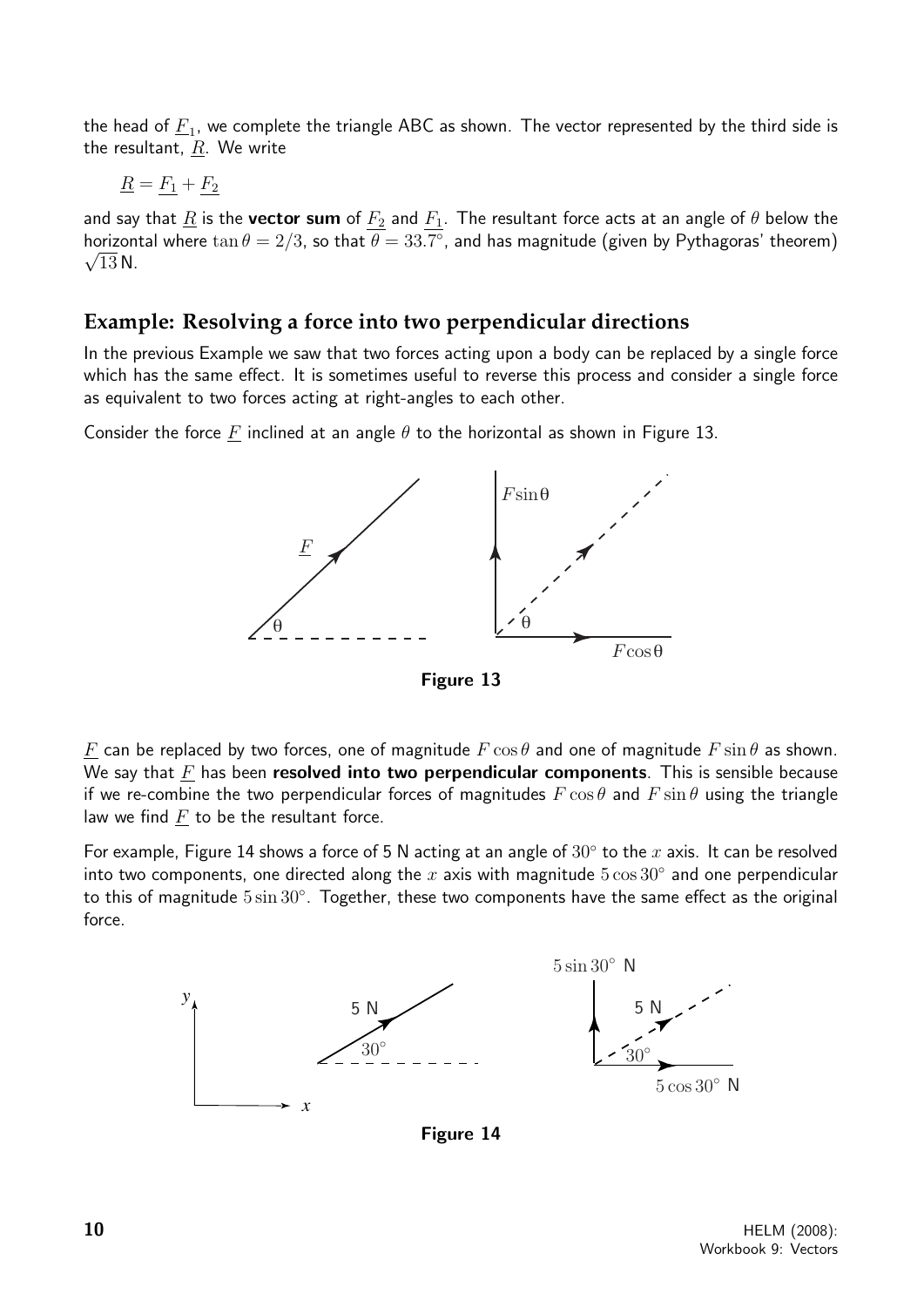

Consider the force shown in the diagram below.



Resolve this force into two perpendicular components, one horizontally to the right, and one vertically upwards.



The need to **resolve** a vector along a given direction occurs in other areas. For example, as a police car or ambulance with siren operating passes by the pitch of the siren appears to increase as the vehicle approaches and decrease as it goes away. This change in pitch is known as the Doppler effect This effect occurs in any situation where waves are reflected from a moving object.

A radar gun produces a signal which is bounced off the target moving vehicle so that when it returns to the gun, which also acts as a receiver, it has changed pitch. The speed of the vehicle can be calculated from the change in pitch. The speed indicated on the radar gun is the speed directly towards or away from the gun. However it is not usual to place oneself directly in front of moving vehicle when using the radar gun (Figure 15(a).) Consequently the gun is used at an angle to the line of traffic (Figure 15(b).)



Figure 15

This means that it registers only the component of the velocity towards the gun. Suppose that the true speed along the road is v. Then the component measured by the gun  $(v \cos \theta)$  is less than v.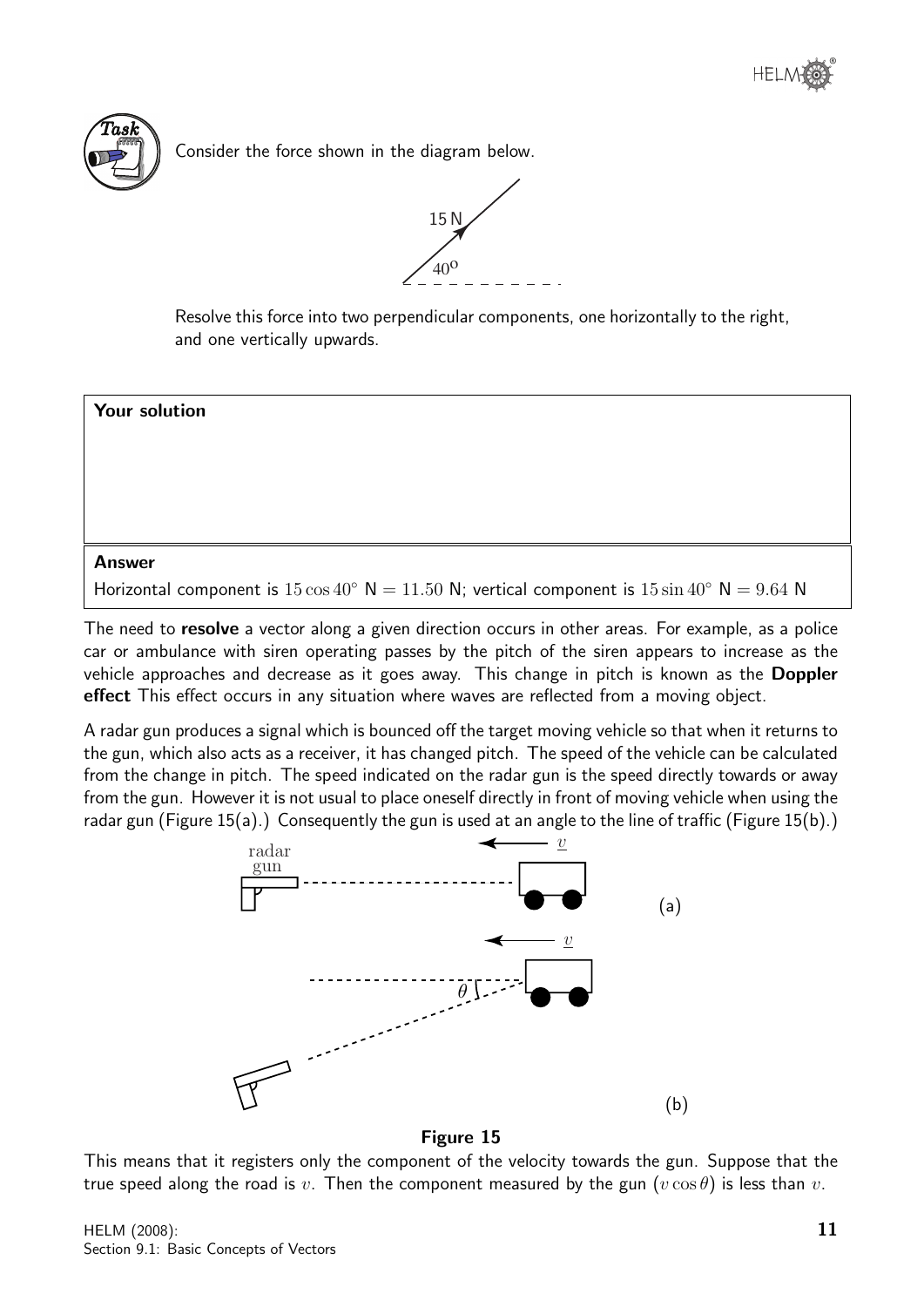

#### **Example 2**

A safety inspector wishes to check the speed of a train along a straight piece of track. She stands 10 m to the side of the track and uses a radar gun. If the reading on the gun is to be within 5% of the true speed of the train, how far away from the approaching train should the reading be taken?

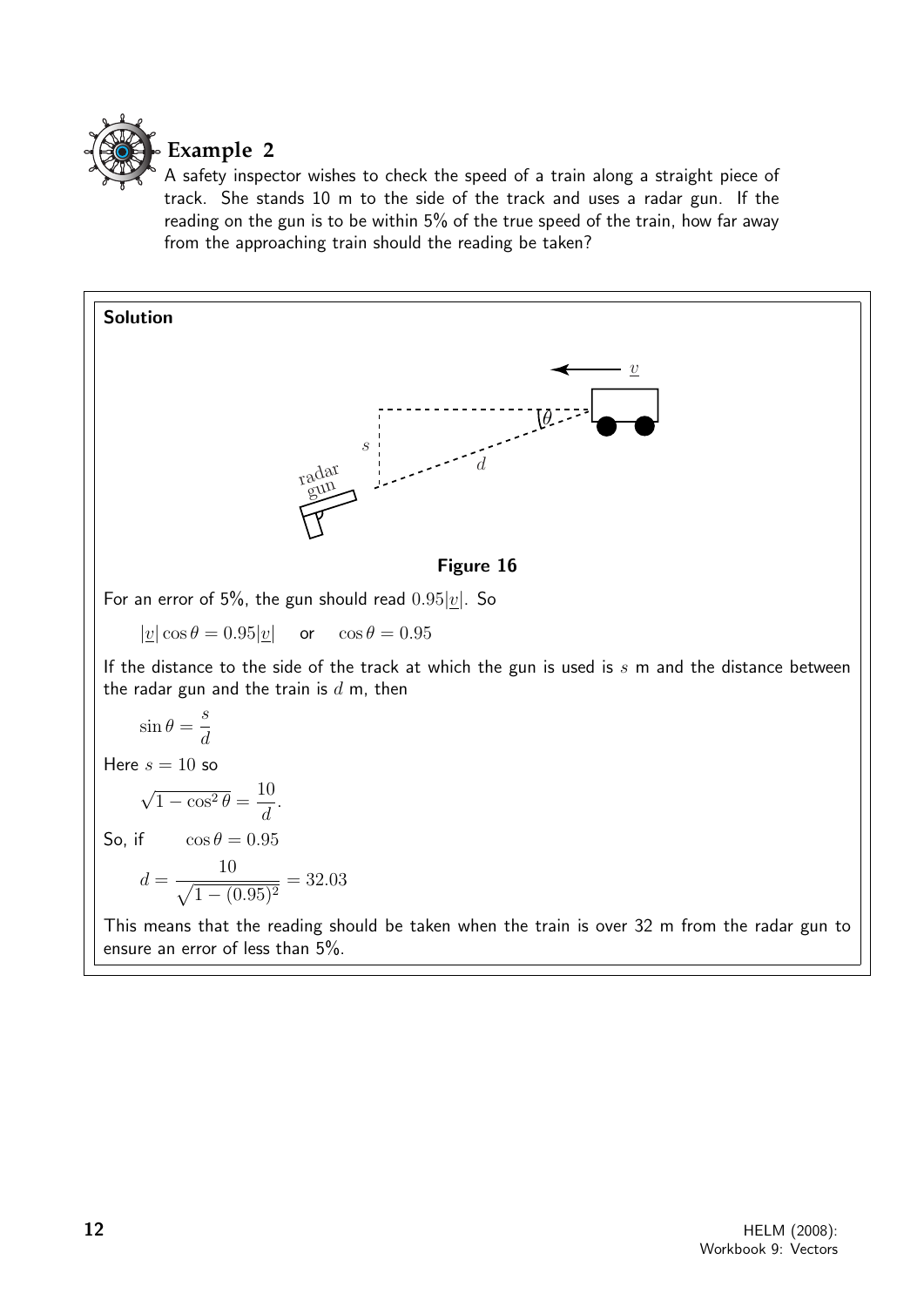#### **The force vectors on an aeroplane in steady flight**

The forces acting on an aeroplane are shown in Figure 17.





The magnitude (strength) of the forces are indicated by

 $T$ : the thrust provided by the engines,

 $W$ : the weight,

 $D$ : the drag (acting against the direction of flight) and

 $L$ : the lift (taken perpendicular to the path.)

In a more realistic situation force vectors in *three* dimensions would need to be considered. These are introduced later in this Workbook.

As the plane is in steady flight the sum of the forces in any direction is zero. (If this were not the case, then, by Newton's second law, the non-zero resultant force would cause the aeroplane to accelerate.)

So, resolving forces in the direction of the path:

 $T \cos \alpha - D - W \sin \beta = 0$ 

Then, resolving forces perpendicular to the path:

 $T \sin \alpha + L - W \cos \beta = 0$ 

If the plane has mass 72 000 tonnes, the drag is 130 kN, the lift is 690 kN and  $\beta = 6^{\circ}$  find the magnitude of the thrust and the value of  $\alpha$  to maintain steady flight. From these two equations we see:

 $T \cos \alpha = D + W \sin \beta = 130000 + (72000)(9.81) \sin 6^{\circ} = 203830.54$ 

and

 $T \sin \alpha = W \cos \beta - L = (72000)(9.81) \cos 6^{\circ} - 690000 = 12450.71$ 

hence

$$
\tan \alpha = \frac{T \sin \alpha}{T \cos \alpha} = \frac{12450.71}{203830.54} = 0.061084 \rightarrow \alpha = 3.50^{\circ}
$$

and consequently, for the thrust:

 $T = 204210$  N.

HELM (2008): Section 9.1: Basic Concepts of Vectors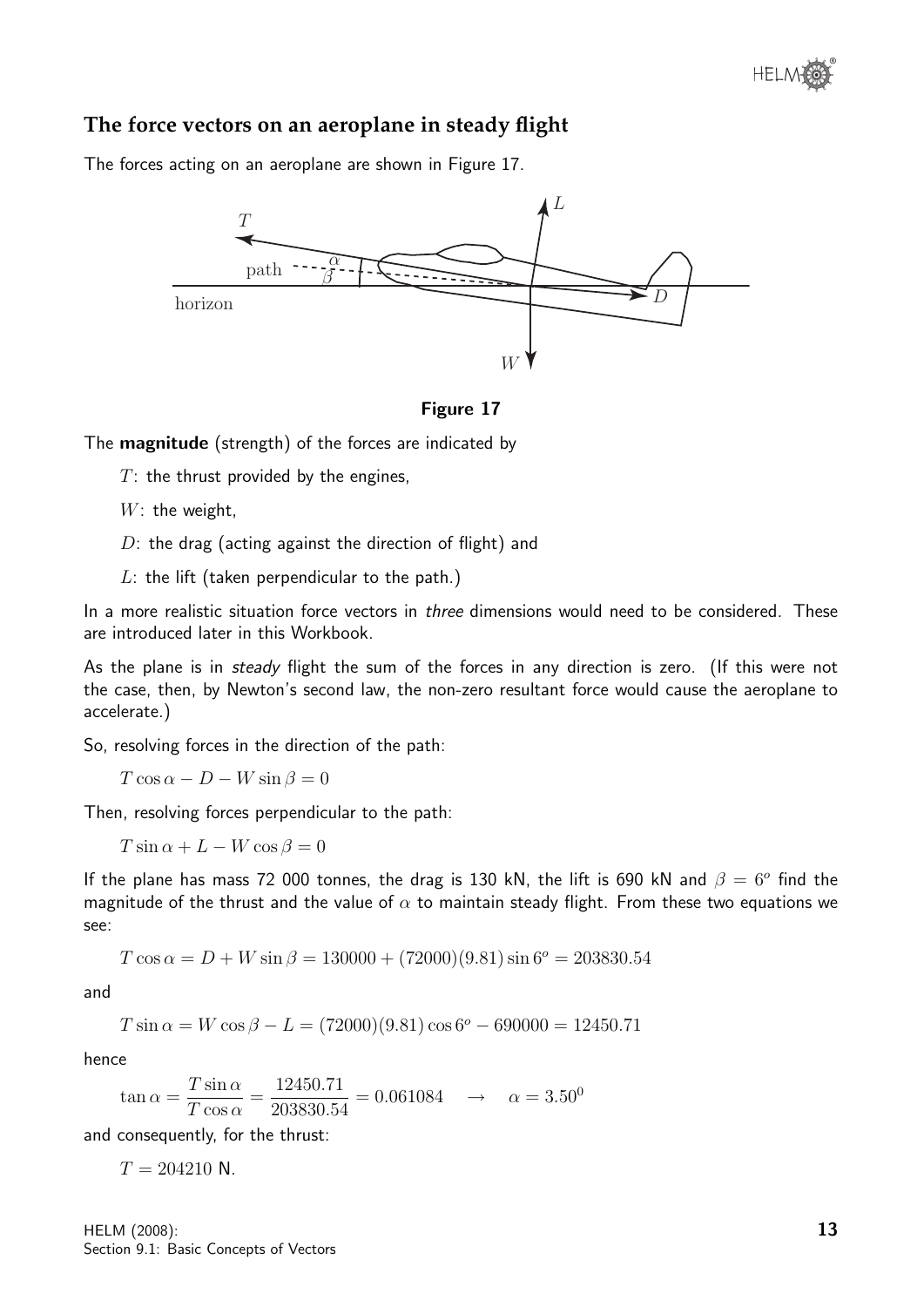#### **4. Subtraction of vectors**

Subtraction of one vector from another is performed by adding the corresponding negative vector. That is, if we seek  $a - b$  we form  $a + (-b)$ . This is shown geometrically in Figure 18. Note that in the right-hand diagram the arrow on b has been reversed to give  $-b$ .



Figure 18: Subtraction of a vector is performed by adding a negative vector

#### **Exercises**

- 1. Vectors  $p$  and  $q$  represent two perpendicular sides of a square. Find vector expressions which represent the diagonals of the square.
- 2. In the rectangle  $ABCD$ , side  $AB$  is represented by the vector p and side  $BC$  is represented by the vector q. State the physical significance of the vectors  $p - q$  and  $p + q$ .
- 3. An object is positioned at the origin of a set of axes. Two forces act upon it. The first has magnitude 9 N and acts in the direction of the positive  $y$  axis. The second has magnitude 4 N and acts in the direction of the negative x axis. Calculate the magnitude and direction of the resultant force.
- 4. An object moves in the  $xy$  plane with a velocity of 15 m s $^{-1}$  in a direction 48° above the positive x axis. Resolve this velocity into two components, one along the x axis and one along the  $y$  axis.

#### Answers

- 1.  $p + q$ ,  $q p$ . Acceptable answers are also  $-(p + q)$ ,  $p q$ .
- 2.  $p + q$  is the diagonal AC,  $p q$  is the diagonal DB.
- 3. Magnitude  $\sqrt{97}$ , at an angle  $66^\circ$  above the negative  $x$  axis.
- 4. 10.04 m s<sup>-1</sup> along the x axis, and 11.15 m s<sup>-1</sup> along the y axis.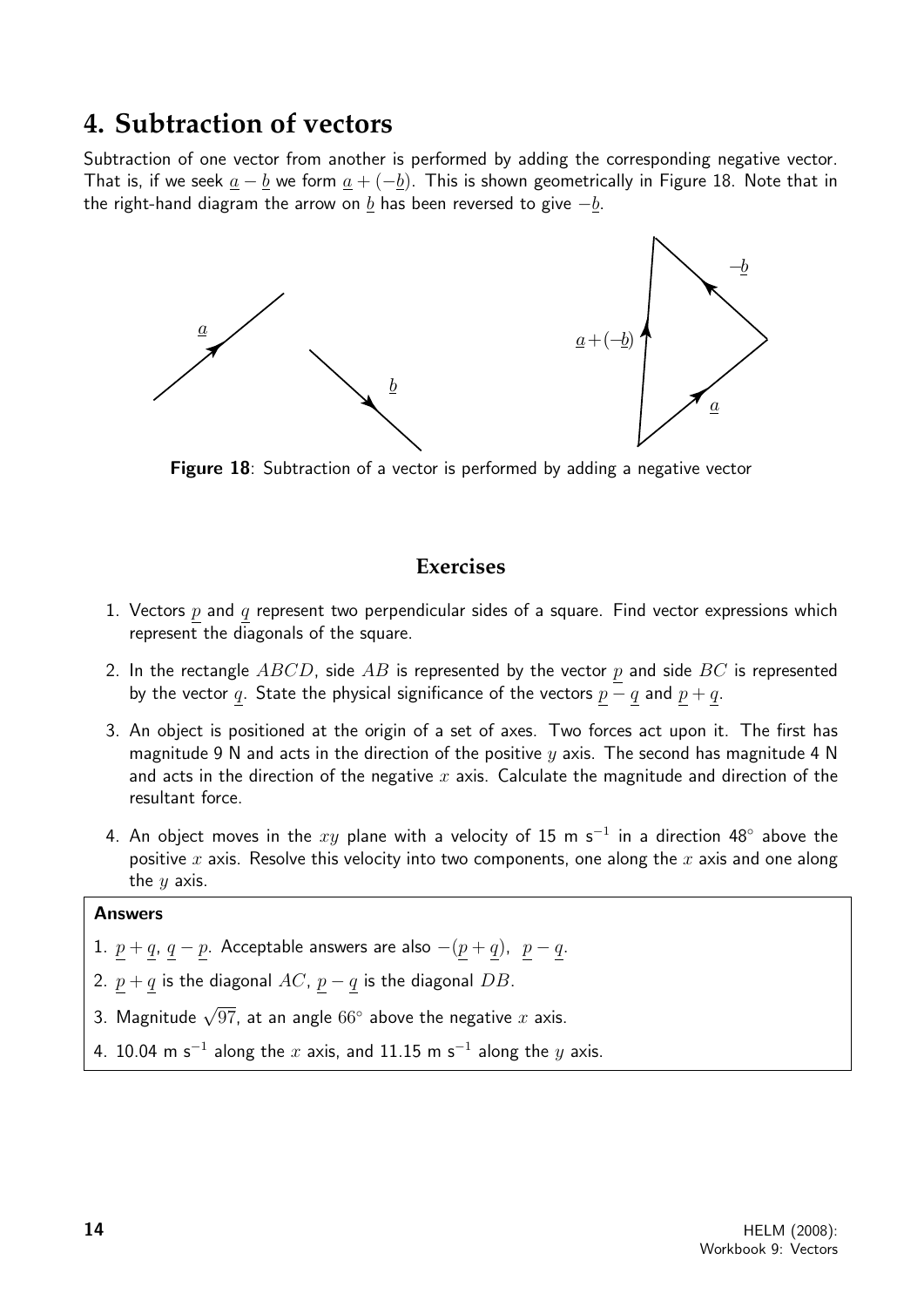

## **5. Multiplying a vector by a scalar**

If k is any positive scalar and  $\underline{a}$  is a vector then  $k\underline{a}$  is a vector in the same direction as  $\underline{a}$  but k times as long. If k is negative,  $k\underline{a}$  is a vector in the opposite direction to  $\underline{a}$  and  $k$  times as long. See Figure 19. The vector  $k\underline{a}$  is said to be a **scalar multiple** of  $\underline{a}$ .



**Figure 19:** Multiplying a vector by a scalar

The vector  $3\underline{a}$  is three times as long as  $\underline{a}$  and has the same direction. The vector  $\frac{1}{2} \underline{r}$  is in the same direction as  $\underline{r}$  but is half as long. The vector  $-4\underline{b}$  is in the opposite direction to  $\underline{b}$  and four times as long.

For any scalars k and l, and any vectors  $\underline{a}$  and  $\underline{b}$ , the following rules hold:





Using the rules given in Key Point 2, simplify the following: (a)  $3a + 7a$  (b)  $2(7b)$  (c)  $4q + 4r$ 

Your solution

Answer

(a) Using the second rule,  $3\underline{a} + 7\underline{a}$  can be simplified to  $(3 + 7)\underline{a} = 10\underline{a}$ .

(b) Using the third rule  $2(7b) = (2 \times 7)b = 14b$ .

(c) Using the first rule  $4q + 4r = 4(q + r)$ .